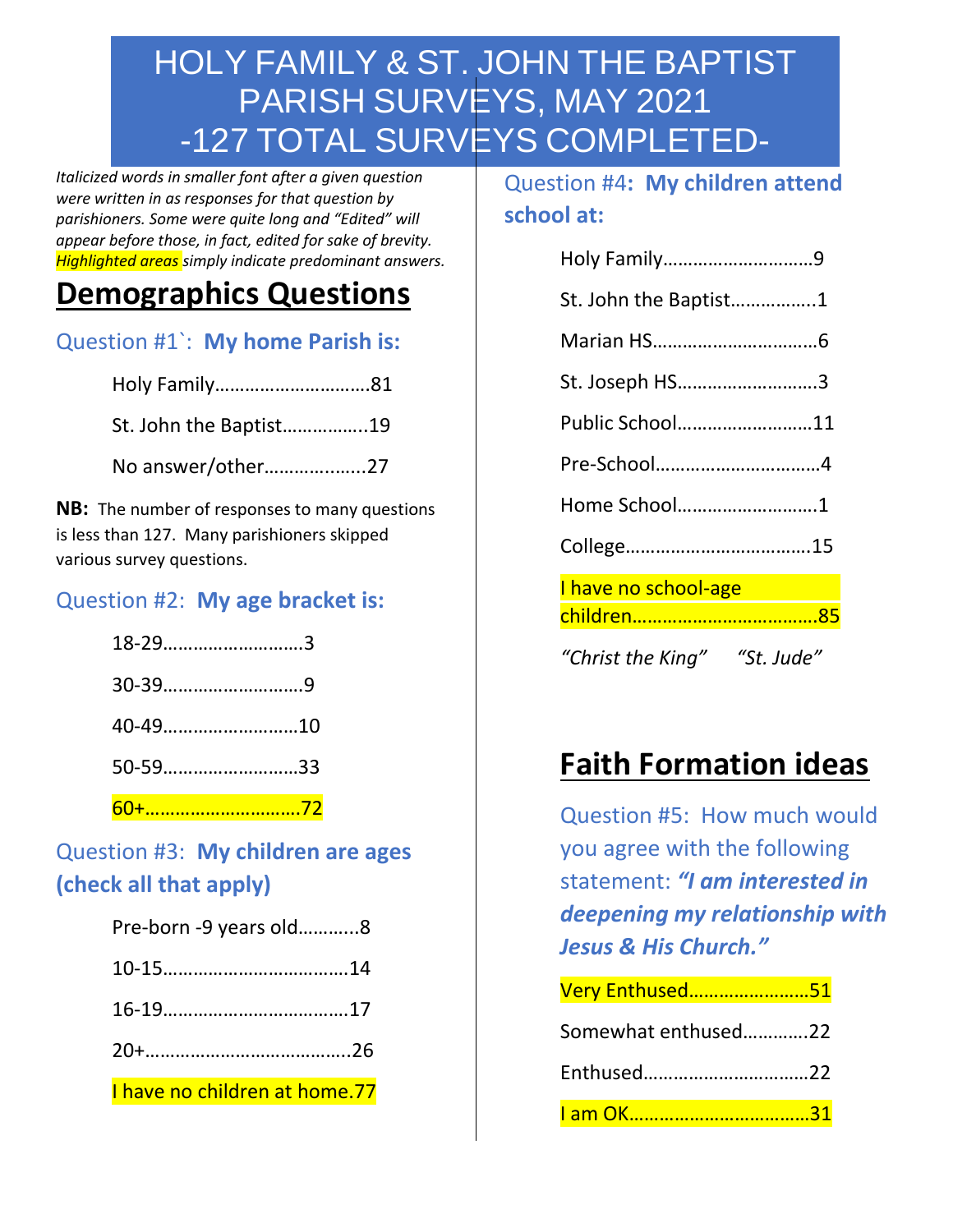Question #6: **I would be interested in attending a meeting/ group/ prayer time for: (please check all that apply)**

| <b>Bible Study or Bible Basics45</b>                      |
|-----------------------------------------------------------|
| <b>Catechism of the Catholic</b>                          |
| Eucharistic Adoration37                                   |
| Defending the Faith25                                     |
| Mass & the Sacraments32                                   |
| Saints of Our Faith26                                     |
| <b>Book Study of Various Catholic</b>                     |
| Study of Papal Encyclicals10                              |
| Theology of the Body (Pope St. JP                         |
| Q & A with Our Priests (a.k.a. "Grill<br>the Pastors!")23 |
| Catholic Youth Group4                                     |
|                                                           |
| Theology on Cap2                                          |
| Current Events in the light of<br>18<br>Faith.            |
| Church History29                                          |
| Why Catholics believe & do what we<br>believe & do32      |
| "On-line, please"                                         |
| "Eucharistic Adoration before & after                     |

*Mass….1 hour….asap…."*

*Silent Eucharistic Adoration. More evening Masses.*

Question #7: **I would like to attend such gatherings (please check all that apply):**

| As one-time events14*                  |  |
|----------------------------------------|--|
|                                        |  |
| As a "short series"i.e. weekly for 3-4 |  |
|                                        |  |
|                                        |  |
|                                        |  |
| During Advent20                        |  |
| During Lent29                          |  |
| During the Easter Season13             |  |
| During the Summer14                    |  |
| "Daily" "No car"<br>"None"             |  |

\*This option was not on the paper surveys. Numbers likely would be higher.

\*\* This option was not on the on-line surveys. Number likely would be higher.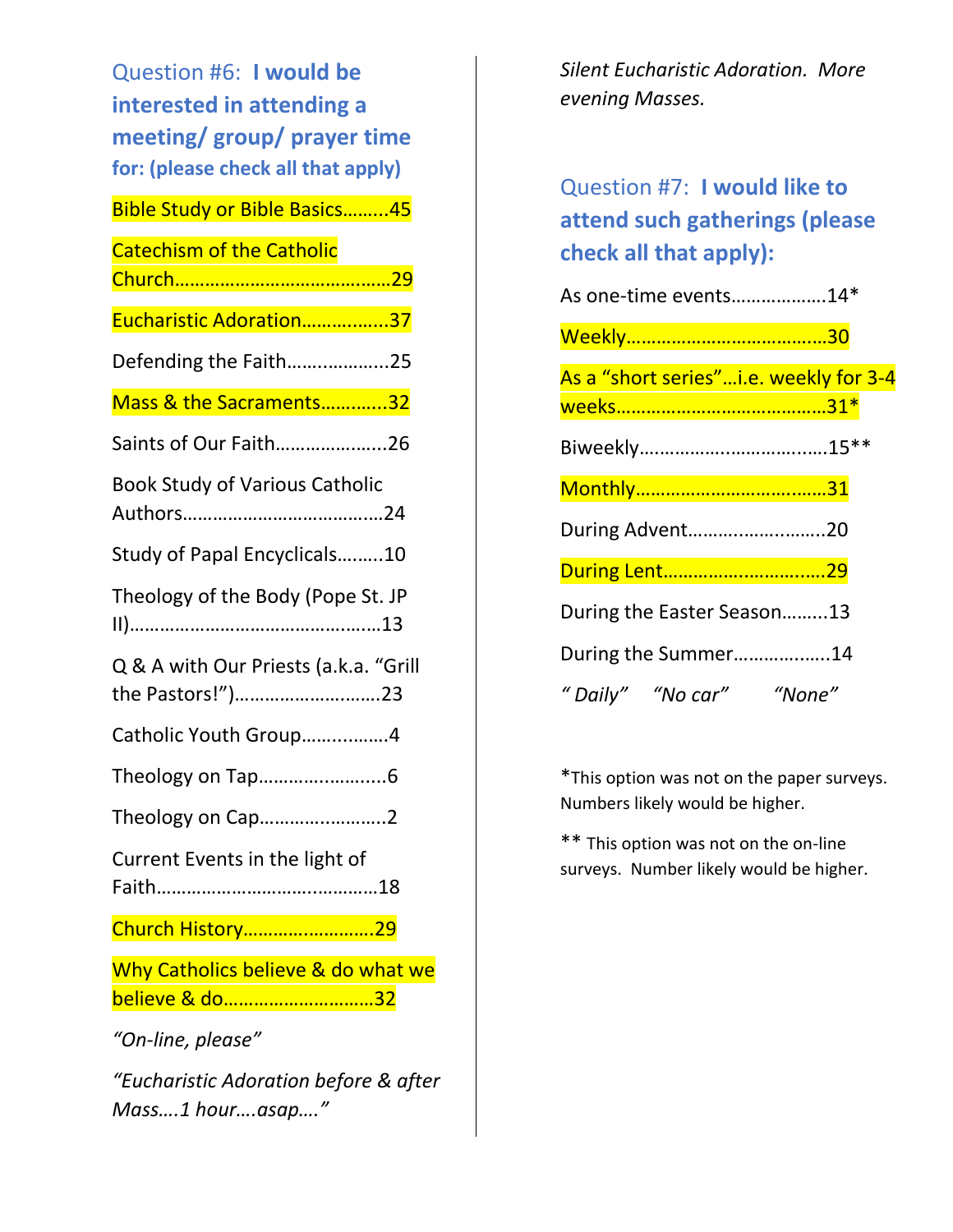Question #8: **Best time for such gatherings (please check all that apply):**

| Sunday a.m18 |  |
|--------------|--|
| Sunday p.m24 |  |

| Saturday a.m18 |  |
|----------------|--|
|                |  |

Saturday p.m…………………………16

Weekday a.m…………………………18

Weekday p.m……..……………..….49

*"No car" "Monday pm"….2*

*"Tuesday pm"…4 "Not Tuesday"*

*"Wednesday pm"…1 " After 5pm"*

*"Thursday pm"…2*

*"Bring back Sunday 7pm Mass & Wed pm Mass"*

*Depends, I don't have a set work schedule.*

Question #9: **I would be interested in becoming a Catechist (***one who has studied & really knows our Faith basics***) & eventually help with these Faith Formation offerings.**

Maybe……………………………….2

*"Was for several decades"*

| Question #10: I already enjoy<br>deepening my Catholic Faith in<br><b>Jesus &amp; His Church over the</b><br>airwaves/internet/etc. via<br>(please check all that apply): |
|---------------------------------------------------------------------------------------------------------------------------------------------------------------------------|
| Redeemer Radio (95.7 FM)49                                                                                                                                                |
| EWTN (radio, TV, etc)35                                                                                                                                                   |
| <b>Reading various Catholic books</b><br>including the Bible51                                                                                                            |
| You Tube videos, etc. (Fr. Mike<br>Schmitz, etc.)32                                                                                                                       |
| Ordering & enjoying CD's/DVD's                                                                                                                                            |
|                                                                                                                                                                           |
|                                                                                                                                                                           |
| Dynamic Catholic2                                                                                                                                                         |
|                                                                                                                                                                           |
|                                                                                                                                                                           |
| "Word on Fire" "Old books"                                                                                                                                                |
| "Bible in a year"<br>"Being in Church"                                                                                                                                    |
| WFRN 104.7 & Pulse FM 96.9                                                                                                                                                |
| Relevant Radio                                                                                                                                                            |

*I love listening to (Fr. Mike Schmitz)… he relates well to all age groups & talks about current events/problems. He keeps his talk interesting without sounding "preachy"*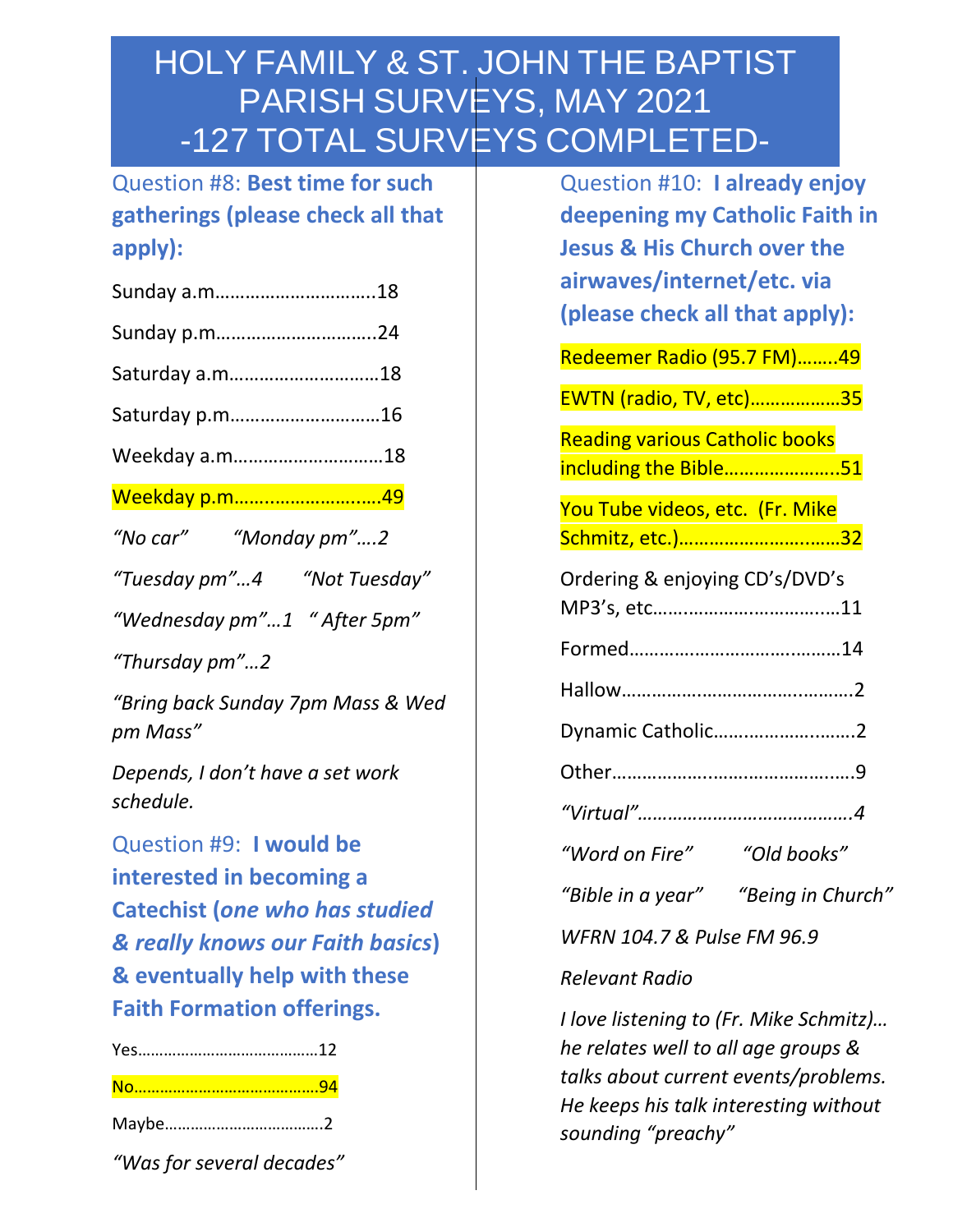*Fr. Mike Schmitz…Yes! Yay! He makes the Bible & the Catholic Faith interesting & relatable.*

### Question #11: **I would be more likely to attend various Faith Formation events in-person if babysitting were provided.**

| Neither agree nor disagree28* |  |
|-------------------------------|--|
|                               |  |
| Strongly disagree9            |  |
| Not Applicable63              |  |

\*This option was not on the on-line surveys.

Question #12: If a Faith Formation event were to be held, *& it was as if God put it at HF/SJB JUST FOR YOU*, what would it be and when would it be held?

*All the above ideas!*

*Cool survey No car*

*Not really sure, sorry*

*Speakers from other Parishes/ Dioceses…Fr. Jerry Schweitzer*

*Scott Hahn, Jeff Cavins, Fr. John Riccardo & others would come to HF for various talks & missions*

*Prayer meeting Sat./Sun. nights*

*Prayer meeting on a designated night… maybe Sat after Mass or Sunday night*

*Laying on of hands & prayer for specific needs…maybe after Mass*

*Weekend Bible Study……..2*

*Bible Study Wed. pm*

*How to be a better Catholic*

*Tell me about Saints during the Summer*

*It would be about defending the Faith (T or Th pm). I've recently had conversations with family members who are no longer practicing Catholics or are non-Catholics. I want to be a better witness to them.*

*Family-based informal gathering with featured speaker*

*Holy Family Fun Fair come back!*

*Teachings of the Catechism Sun. pm or Wed. am*

*Church History*

*Bible Study or Church History from a more academic perspective. Just good rational teaching.*

*Saturday am's…..2*

*Anything about God, anytime*

*Retreats outside of Holy Family*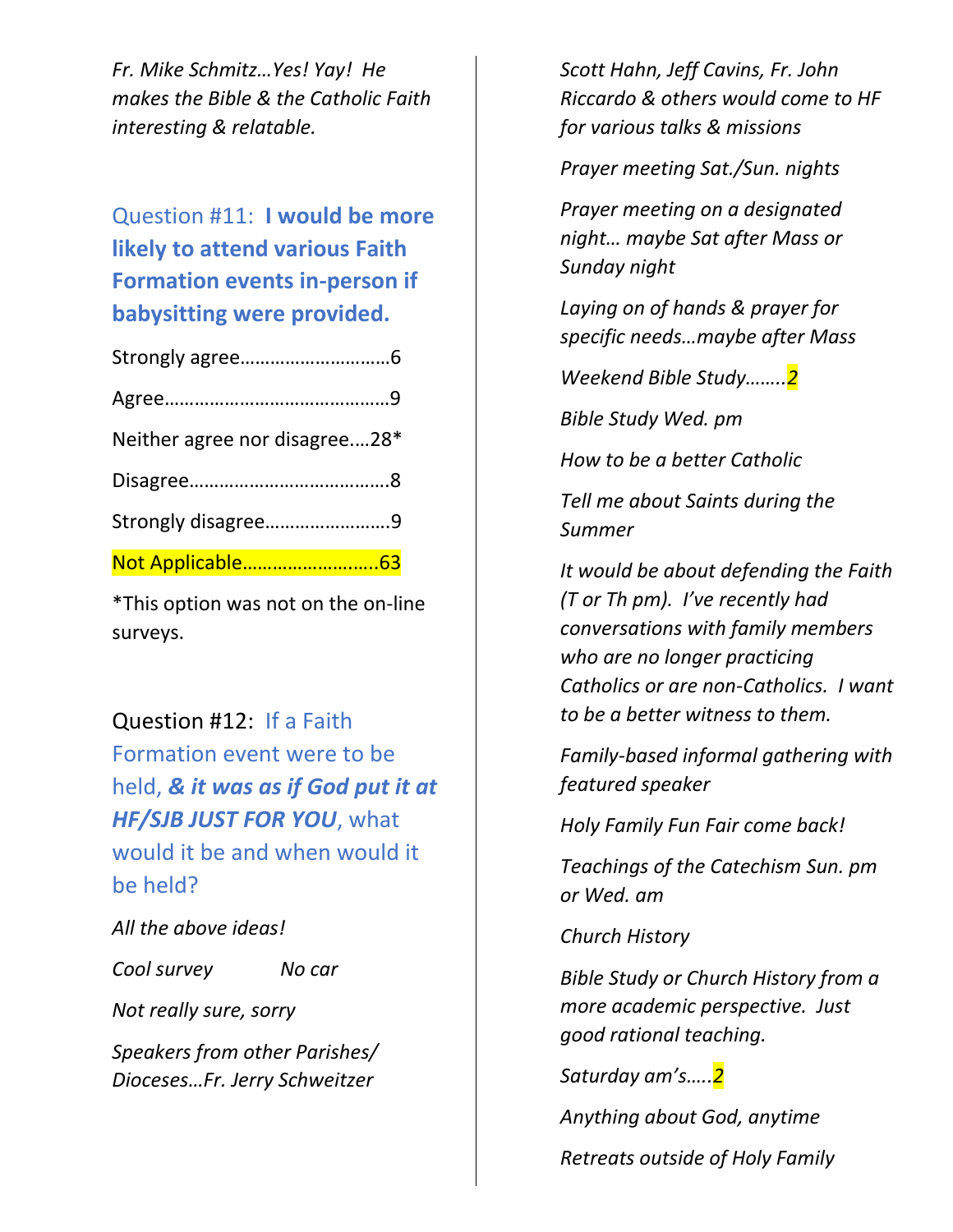*Engaging the moral issues of the day*

*Right to Life group, marriage faith formation, groups for children*

*Weekday evening with a visiting Priest or speaker*

*Edited…I need to overcome my disappointment with my Parish. I feel like my disappointment overwhelms my faith…I need to know my needs are being heard & respected & I am not just valued for my donation.*

*Not sure, maybe in the comfort of my home*

*Something on life after death*

*Bible Study, how to start reading the Bible*

*Current events. Bible study to understand more. How to exercise our supernatural abilities.*

*Something on how to pray.*

*Why are we here? Why is life so painful? Discouraging & seemingly hopeless?*

*Praising God, perhaps confession opportunities on Monday pm.*

## **Community**

## **Engagement Questions**

Question #**13 What are your ideas on how we might create a more welcoming atmosphere at Holy Family & St. John Baptist. (please check all you'd like to see &, perhaps, be a part of):** 

Have greeters at doors before Masses, Baptisms, events, etc………52

A "Host Table" in the vestibule where a knowledgeable Parishioner(s) could answer basic questions about Catholic life, Parish life, have brochures available, update Parishioner info, take phone numbers for return calls from Staff or Priests, etc………………………………..………………31

Greater youth involvement at Mass…music, Altar Servers, Lectors, etc……………………………………..…………48

Social time (after Mass & other times as well)…………………………………………64

| Home Visits (please fill out reasons |  |
|--------------------------------------|--|
| for home visits in box               |  |
|                                      |  |

*Small group family events*

*Smile, greet people*

*Coffee after Mass*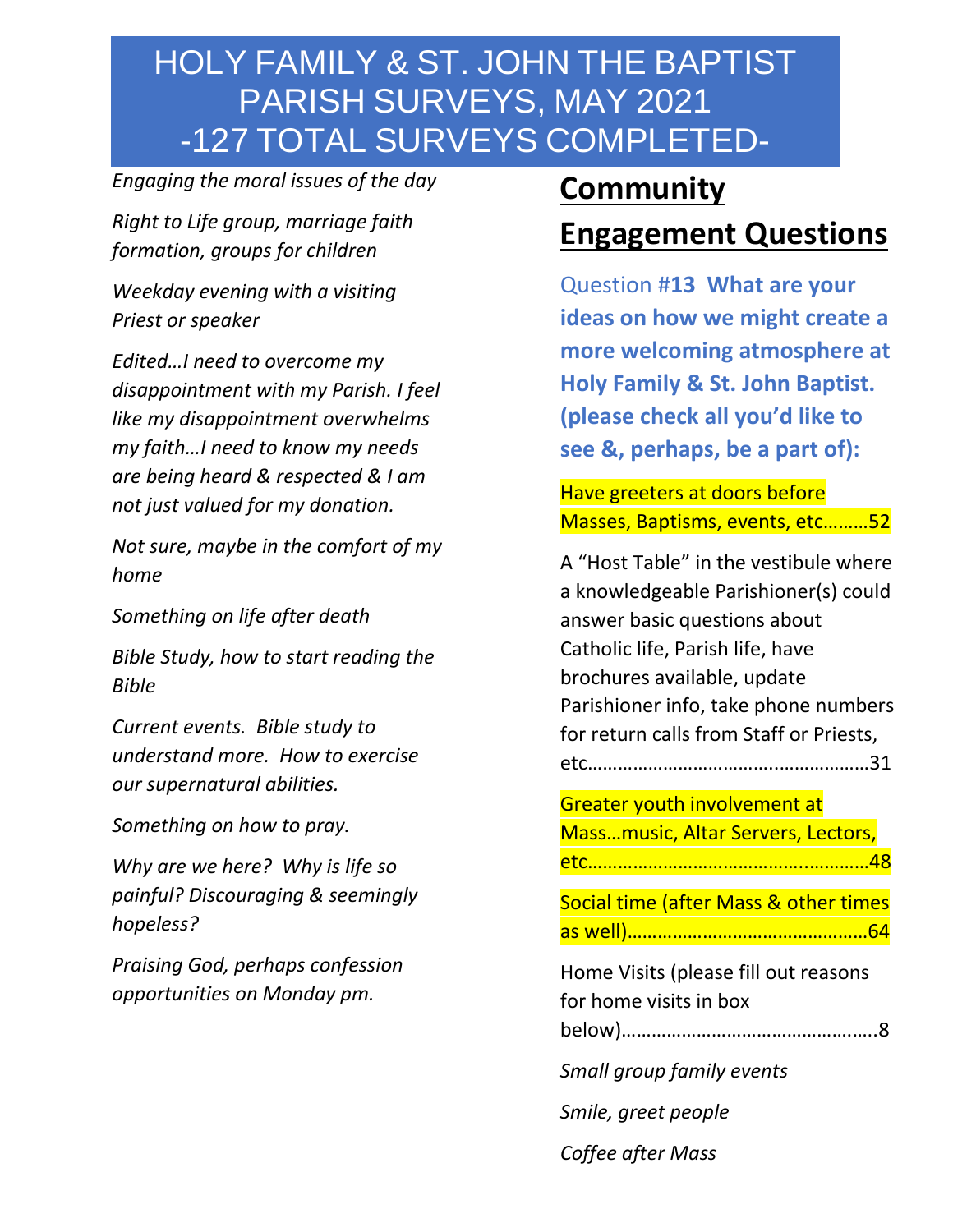*Happy homilies. I leave feeling so defeated because of thinking that politics & the devil are the things I most need to be concerned about No talking in the Church after Mass K of C spaghetti dinners Priest to greet at door before Mass…2 Home Visits to elderly & sick by a Priest……………………..2 More modern music, guitars*

*Violin was great at Tenebrae*

*More current, welcoming homilies*

*Home visits to neighborhood nonparishioners with an invitation to attend in-person or on-line dialogue & offer prayer for their needs at that time*

*I really enjoyed the Spring Clean-up. It was wonderful to see families, the young & the old working together.*

*Working together on events or projects to become a caring Parish.*

*Social time once covid is passed…*

*Need SOME new music, not all, some contemporary music. Good sermons that interest those in the pews. Need new material. The sermons are very repetitive in word & content. Too many personal stories, over & over again. Purdue was decades ago.*

*Openness to listening to those of us who are not in the "inner circle." I feel like as soon as I open my mouth to* 

*talk or share, someone starts talking about politics or how I should be feeling or experiencing my faith & then it just goes on & on.*

*Extra weekly newsletter.*

*At HF, clean the narthex & gathering room. There is so much clutter that makes both rooms look trashy & not welcoming. Books in gathering room have not been used – time to get rid of them. Gathering room used for funerals is embarrassing due to clutter & mess. Cleaning these would create a more aesthetic welcome to our Church.*

Question #14: **Would you be interested in becoming a "Sponsor Family" (help incorporate a new family into our Parish life)? These new families might be move-ins, new Parishioners via RCIA, Newlyweds, etc.**

"Need more info"……………….1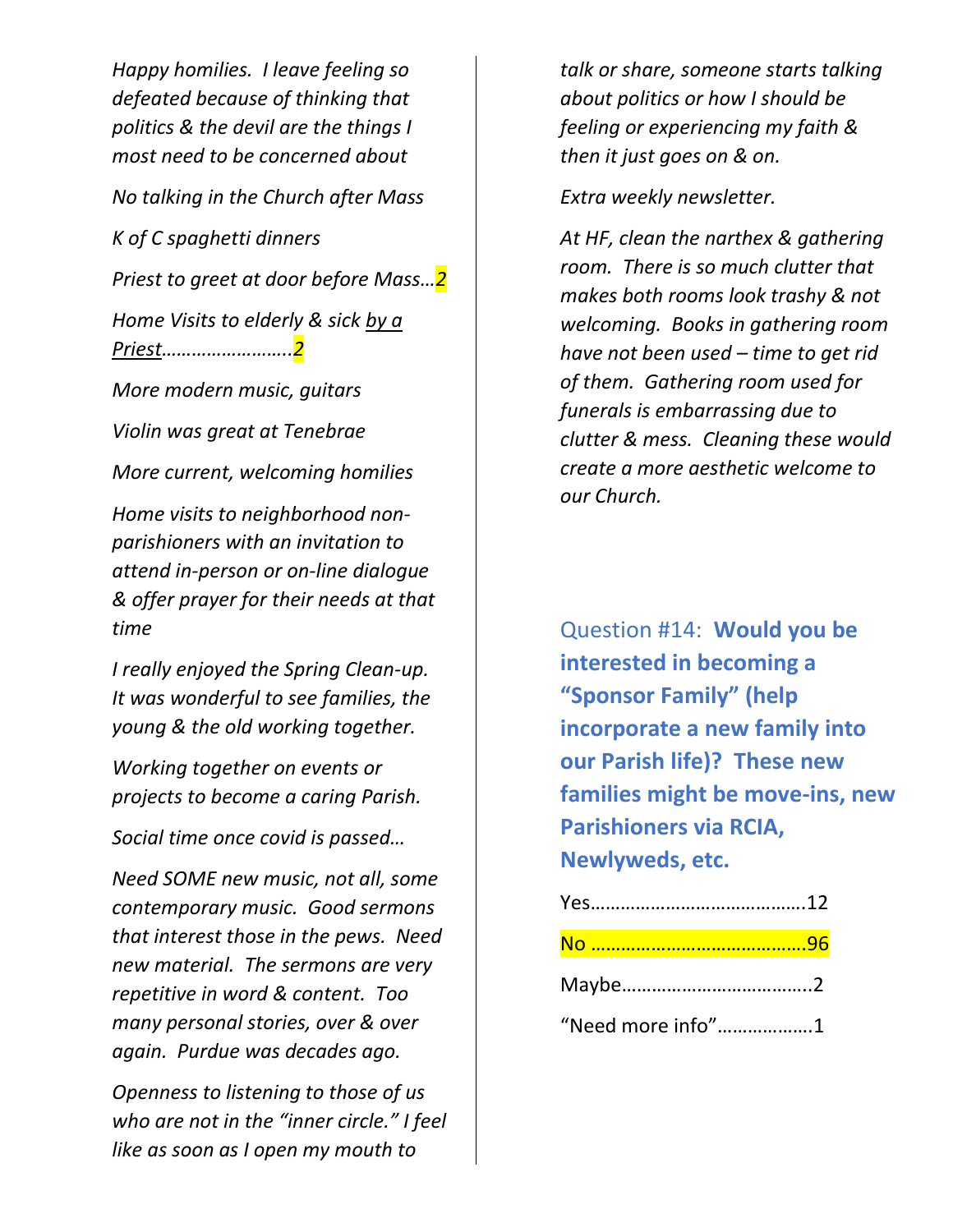Question #15: **Would you agree that "I am well engaged with my Church."**

| Strongly agree18             |  |
|------------------------------|--|
|                              |  |
| Neither agree nor disagree32 |  |
|                              |  |
| Strongly disagree0           |  |

*Been well engaged for 70+ years. Retired from active service now.*

*Edited….Was becoming quite bored at Mass, discovered Fr Mike Schmitz due to covid, got more out of his talk than ever before at Mass, relevant words about today's times*

*Edited…I think the parishes should be combined…wasted space at SJB, sell it & use \$ to improve/expand HF, especially a Parish Hall & a real gym that other schools would enjoying coming to play in…and revenue from renting out such? Then Priests could stop asking for money so often.*

Question #16**: Please let us know what would help you become more engaged with your Parish life at HF/SJB?**

*"Sunday school" for children, so we parents can engage during the homily & service.*

*Feeling that it is a Parish that cares & is concerned about it's Parishioners*

*I work weekends*

*I work evenings*

*If I didn't have to work so much at my job*

*Just find time to be involved…..2*

*Manage my schedule*

*More social time*

*More events for families*

*Simple gatherings like coffee/donuts rotated across various Masses to keep cost down but access for all*

*Family's schedules are fragmented… difficult to attend*

*Quit singing all the prayers, its too slow, just say them. Weekly meetings, good topics.*

*Edited…I would only recommend HF if it gets with the times…liven up the music…more upbeat, the songs are predictable. Make Mass more fun,*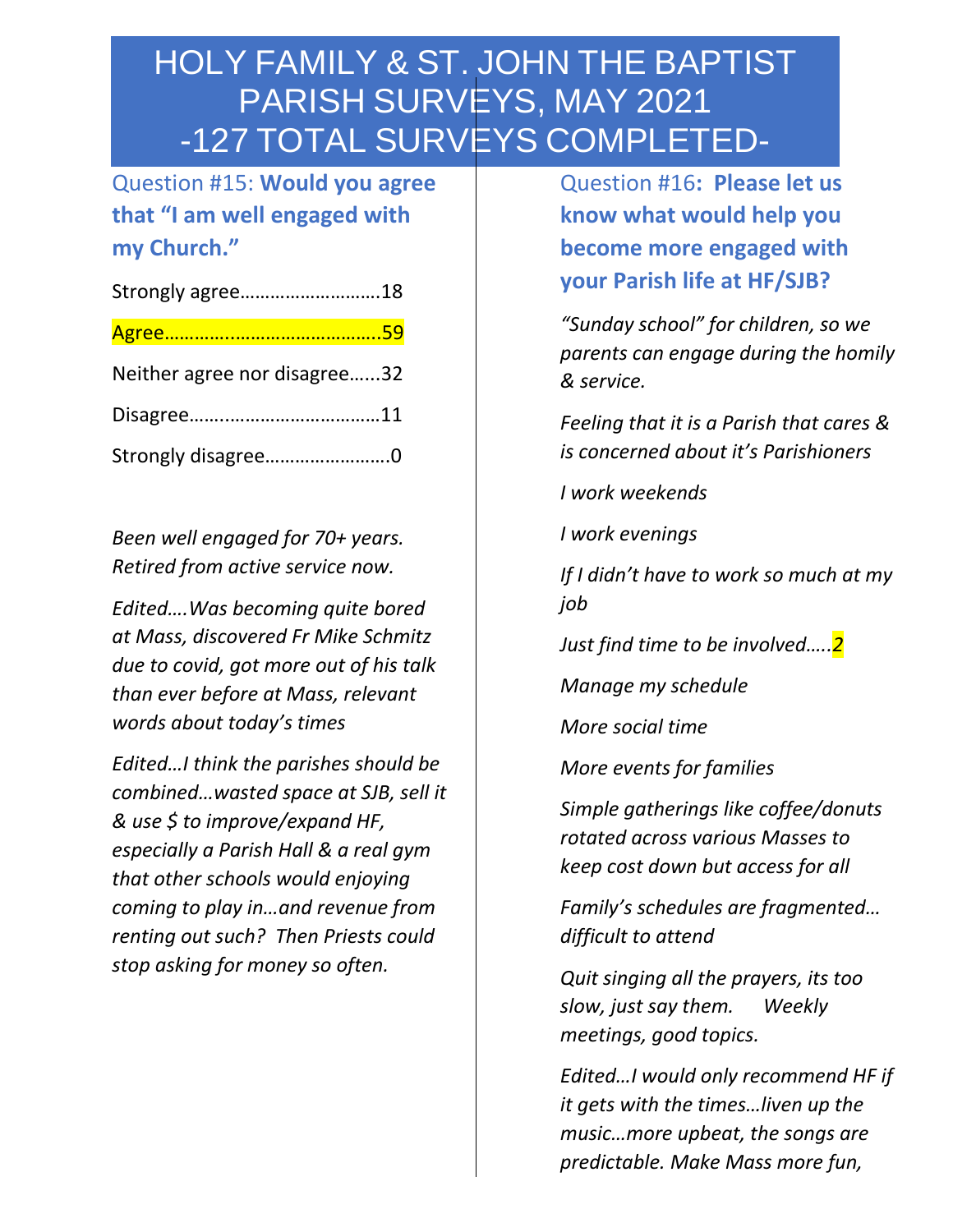*young people will not come back to us using Latin, more homilies on being kind, patient, helping others, not just abortion.*

*Quite engaged, Thank you!*

*I feel well engaged with the Parish. I could use some direction on how to lead others to be more engaged.*

*If my Church helped me to feel positive about my world & my faith. When I visit a couple of other Churches in the community, I leave feeling so ready for the week. Not so very often at HF.*

*Info on certain activities. Would have helped with the grounds clean-up if I would have known about it. Never mentioned in the bulletin, never mentioned in Sunday announcements. I do not want the app!*

*I need to be more informed of volunteering (opportunities?)*

*To know that my voice is heard*

*More sense of community. A Priest that is more approachable & less preachy. Very unrealistic as to how faith relates to life.*

*I already am*

*Not sure bec/ of pandemic. HF doing a good job trying to keep us engaged.*

*Very long, very edited…Gloria & Sanctus music far to feely-goody, overly-flourished…..silly & not* 

*prayerful. Holy Cross Parish made a big change for more reverent music years ago & it helped there. Music also needs to be so that a nonsoprano can sing it… the average person in the pew needs to be able to engage the song, not just listen to it performed.*

*Wed pm Mass would be great. Schedule makes it hard to make an 8am daily Mass for worki*ng families.

*The Church offers many opportunities. It's more up to me to take advantage.*

Question #17: **Do you agree that "I would recommend our Church to a friend or family member."**

| Strongly agree57             |  |
|------------------------------|--|
|                              |  |
| Neither agree nor disagree11 |  |
|                              |  |
| Strongly disagree1           |  |

Question #18 **Regarding the previous question, please let us know what would make you even more likely to recommend our Church to a friend or family member.**

*Catholic speakers we like*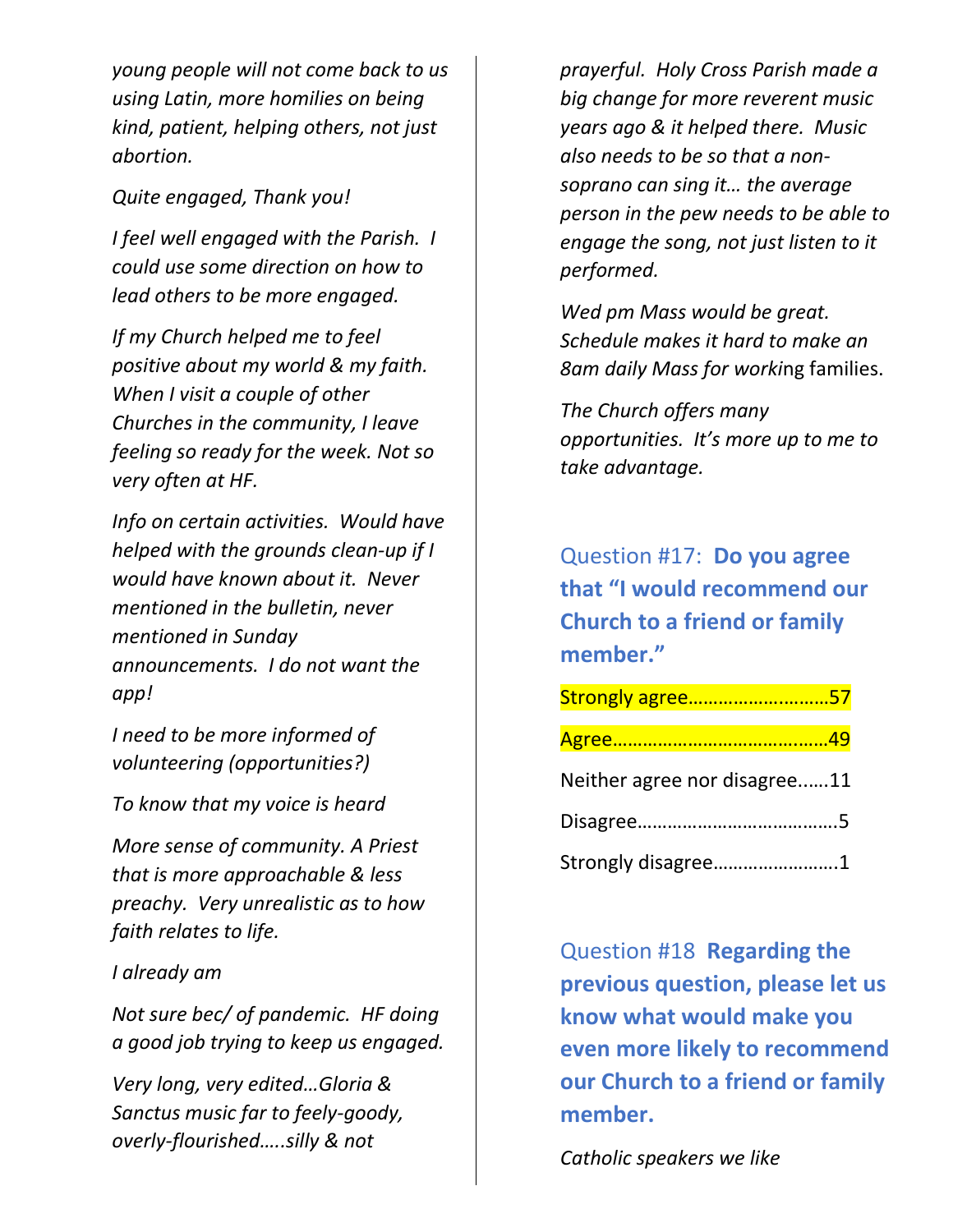*We have faithful & dedicated priests*

#### *Our Priest*

*Having priests without a strong accent & a Pastor who speaks slower*

*How Father gives the Mass & explains the word of the Gospel……………………4*

*Good homilies*

*If Mass was a more positive experience (referenced homilies that were much about politics & the devil)*

*Brochures/pamphlets/literature…..2*

*More on-line & in-person discussion forum on Biblical reality of the Catholic Faith & the blessings available to all people*

*Let people know that at HF you become part of a larger family*

*If they had been away from the faith for a while*

*Our Priests are very knowledgeable & communicate their message extremely well*

*More upbeat services…ours are so serious…even David sang & danced with joy…no joy in our services…skip the Latin as people don't reply or join in…skip singing everything*

*More welcoming & brief mentions/ instructions during Mass for non-Catholics*

*More engaging programs*

*Faith Formation & "welcome" events as mentioned* 

*Instituting some of the ideas in this survey will help greatly.*

*More Fellowship.*

*Edited…Brought a fallen away Catholic to Mass on Easter & will probably never get them to come back…stated it was a Billy Graham preach that went on & on & I agree. We are losing the old & not attracting the young as they have found more energizing & relatable services on-line & on TV during covid….Church should be more upbeat & joyous.*

*If it were a friendly Church. If the Pastor knew my name after shaking my hand for years. If we could converse rather than be talked at.*

*There are already a variety of things going on at HF…so as to involve & welcome many people*

*We must share our Faith*

*I love our Church & our Pastors*

*Woo-woo!*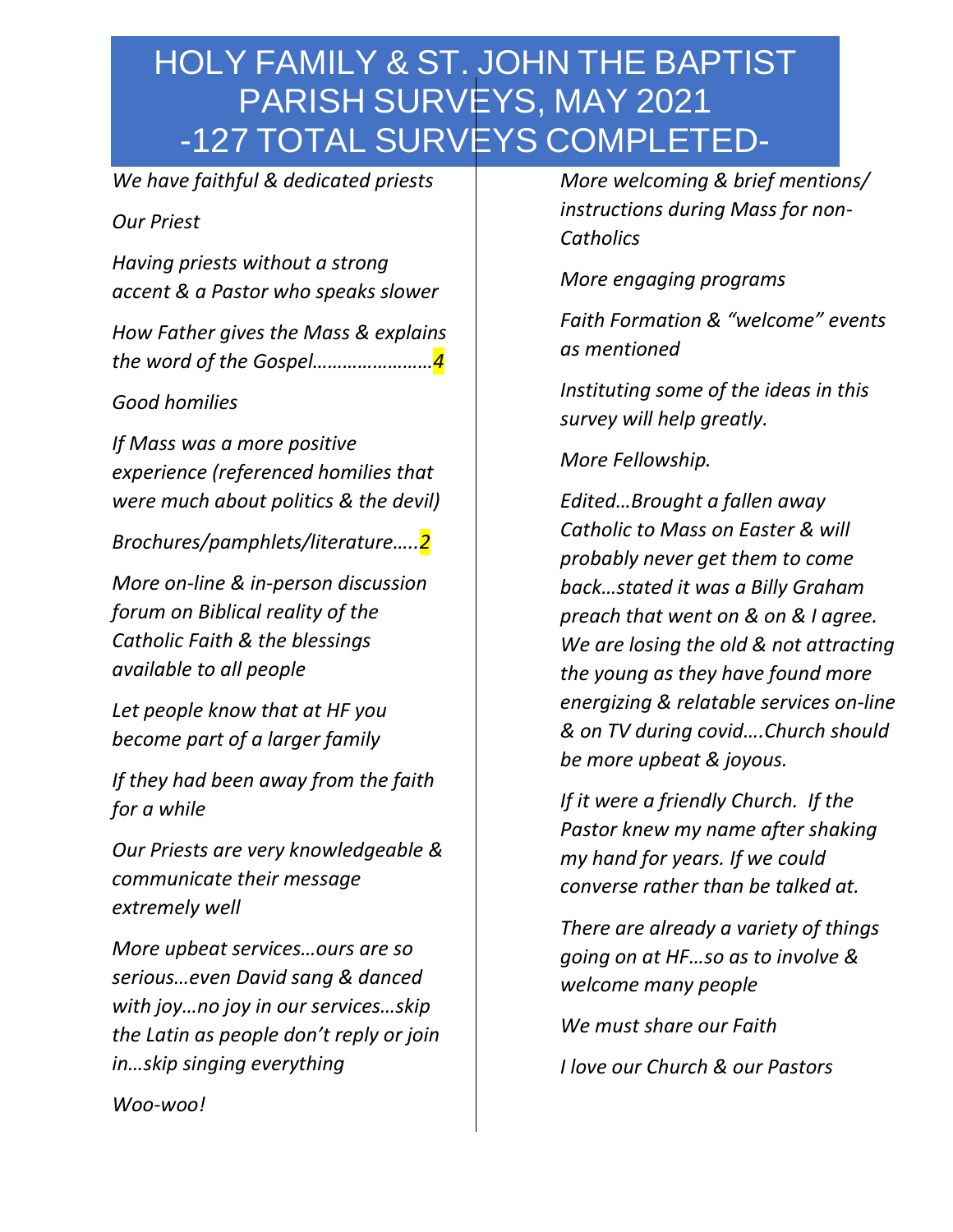*Very welcoming & our Priests are very engaged with the Church family & very knowledgeable of our Faith* 

*We need a Priest to draw more people to our Church not repel them.*

*Less emphasis on finance & more about Faith. Do that & everything else will take care of itself.*

*A more friendly atmosphere & more parishioner involvement. I feel we have too many who just attend Sunday Mass & nothing more.*

*Church is my private time with God. I don't like distractions.*

*Up to me to have more courage to speak up & recommend HF.*

*Keeping personal political views out of the homily.*

Question #19 **Which of the following would be most helpful to your personal/family prayer life?** 

| Eucharistic Adoration32               |  |
|---------------------------------------|--|
| <b>Adult Faith Formation events31</b> |  |
|                                       |  |
| Bible/Book Study40                    |  |
| Prayer Groups11                       |  |
|                                       |  |
|                                       |  |

Praying the Rosary………………..……38

Day-trip Pilgrimage events (Shrine of Christ's Passion, National Shrine of Our Lady of Good Help, etc.).…….16\*

Other……………….……………….….…….3\*

*Prayer chain*

*Young adult events*

*Good example for others*

*Confession*

*Noon Holy Day Masses*

*I am set in my ways*

This option was not on the paper surveys. Numbers likely would be higher.

### Question #20 **How important would it be to have a Parish Hall or Family Reunion Pavilion?**

| Extremely valuable15  |  |
|-----------------------|--|
| Very valuable44       |  |
| Somewhat valuable41   |  |
| Not so valuable5      |  |
| Not at all valuable11 |  |

*"Use the facilities we already have" "More use of school café & gym" Fix the entrance so the place doesn't flood….2*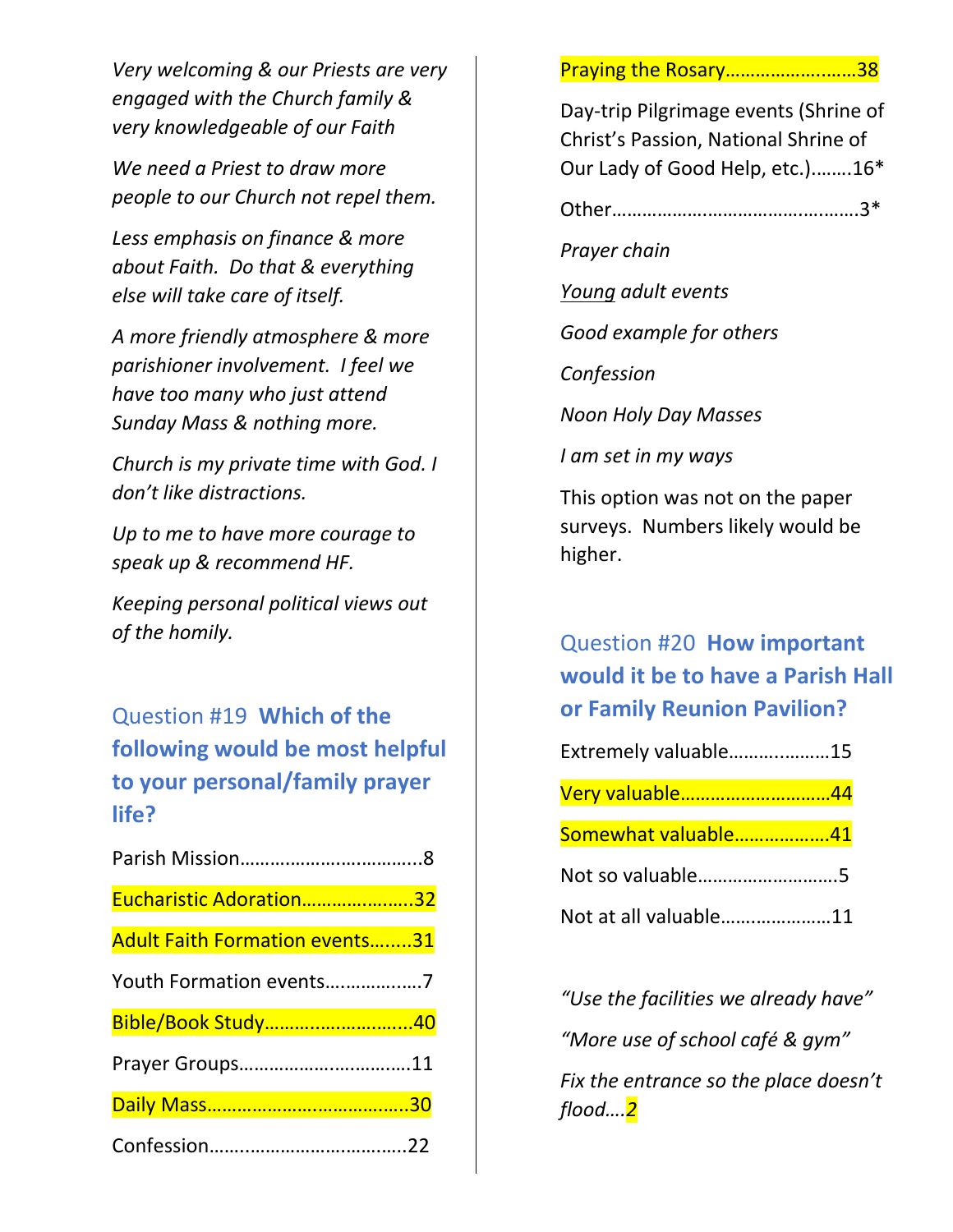*Edited…A hall to rent out for weddings & parties, not a cafeteria… a real gym with a real wood floor.* 

*Very valuable if used correctly, rented out*

*A good hall could bring in revenue*

*Do improvements right so they last, as when you own a house.*

*Instead of spending money we do not have on something like this, how about if we develop the community of the Church first!*

*Edited…School kids getting off in flooded area during rains since parking lot was re-done. Are we showing that we care about the 250 of them? Fix that first so they have dry feet for the school day.*

Question #21 **If you are not Catholic, do you have an interest in learning more about our Faith? (please check all that apply)**

| Not right now, but thanks for the     |  |
|---------------------------------------|--|
|                                       |  |
| Yes - no commitment - but I'd like to |  |
| know more or I do have a few          |  |
|                                       |  |
| Yes, definitely, I'm considering      |  |
| becoming Catholic0                    |  |

| I am already a Catholic0 |  |
|--------------------------|--|
|                          |  |

Question #22 **Last thought: Anything else you'd like us to know… questions, comments, ideas for our Parishes? If you'd like a return call, e-mail, etc. please leave your name & info below.**

*Elderly couple attending Sunday Mass, considering joining HF. Thank you & God Bless you!*

*What happened to the car raffle? It was always a money-maker. These comments all meant to be constructive…please try new things….people are leaving every week.*

*Edited…Fr. Glenn needs to get to the point in his homilies…doesn't know when to end…rambles about the same things every Sunday… yes, we already know you are a mechanical engineer. Please focus on the readings for the Sunday, be positive about our life, make the homilies exciting & practical. Use your homily to entice people to want to come to*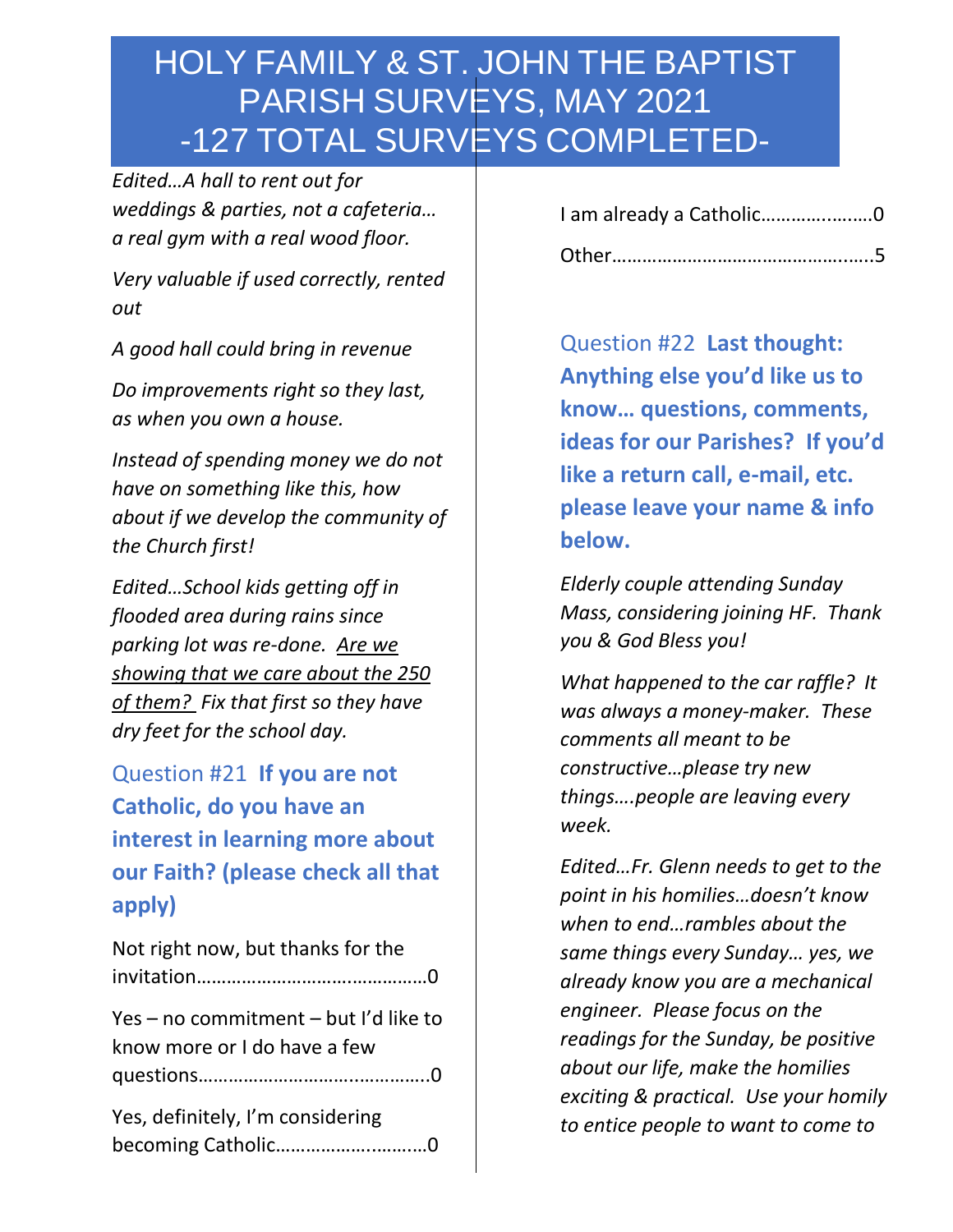*Church rather to hear the same stuff weekly.*

*Hopefully will look at these surveys with an open mind & make some much-needed changes. So many people I know have moved to St. Stan's, St. Monica, & more are looking to.*

*Music suggestion…have Fr Sunday bring a little African flair to the Mass once a month or so. Love his singing…maybe some drums.*

*Edited…Church attendance has been shrinking…some have found better, more uplifting services on line…sad, because they are missing out on so much grace by not receiving Communion, but they seem to be getting more out of other services….* 

*…also…combine HF & SJB. We need a bigger community & could sell the property for money & then quit asking us for more constantly. We need to revamp, not regress. It is not sacrilegious to rejoice.* 

*Some times for people to openly receive prayer for needs, such as after Mass, or gatherings not necessarily planned.*

*If there's coffee & donuts every Sunday….kidding! There's a sense of community & family at HF. Everybody including the Pastors know you by name & the homilies are very relatable. Some people are surprised when I tell them I just became* 

*Catholic while pregnant with my son 4 years ago. … I have learned more about my faith & God while attending HF than I have my whole life growing up.*

*I wish the Parish Administration would recognize the value of our students & school staff. I also wish that those who ask for input really wanted it – I'm sorry, but in my many, many years here, it is clear that those who lead these things really only want feedback that agrees with them. I wish I believed this time would be different, but my experience in trying to share ideas has shown me that this is probably not the situation. Good luck with it all though, I hope I am wrong.*

*At all Masses…more constant & vigorous vocal promotion of all our spiritual gatherings/meetings, especially for Eucharistic Adoration. Putting something in the bulletin does not excite people to attend gatherings. Enthusiasm about Parish happenings from our Priests is contagious!...so is lack of enthusiasm.*

*Edited…Hopefully offering this survey means that HF is open to change. Last time we did a similar thing, I felt the response was defensiveness….Combine HF & SJB. It would create a bigger Parish with more opportunities for engagement….sell SJB … and stop*